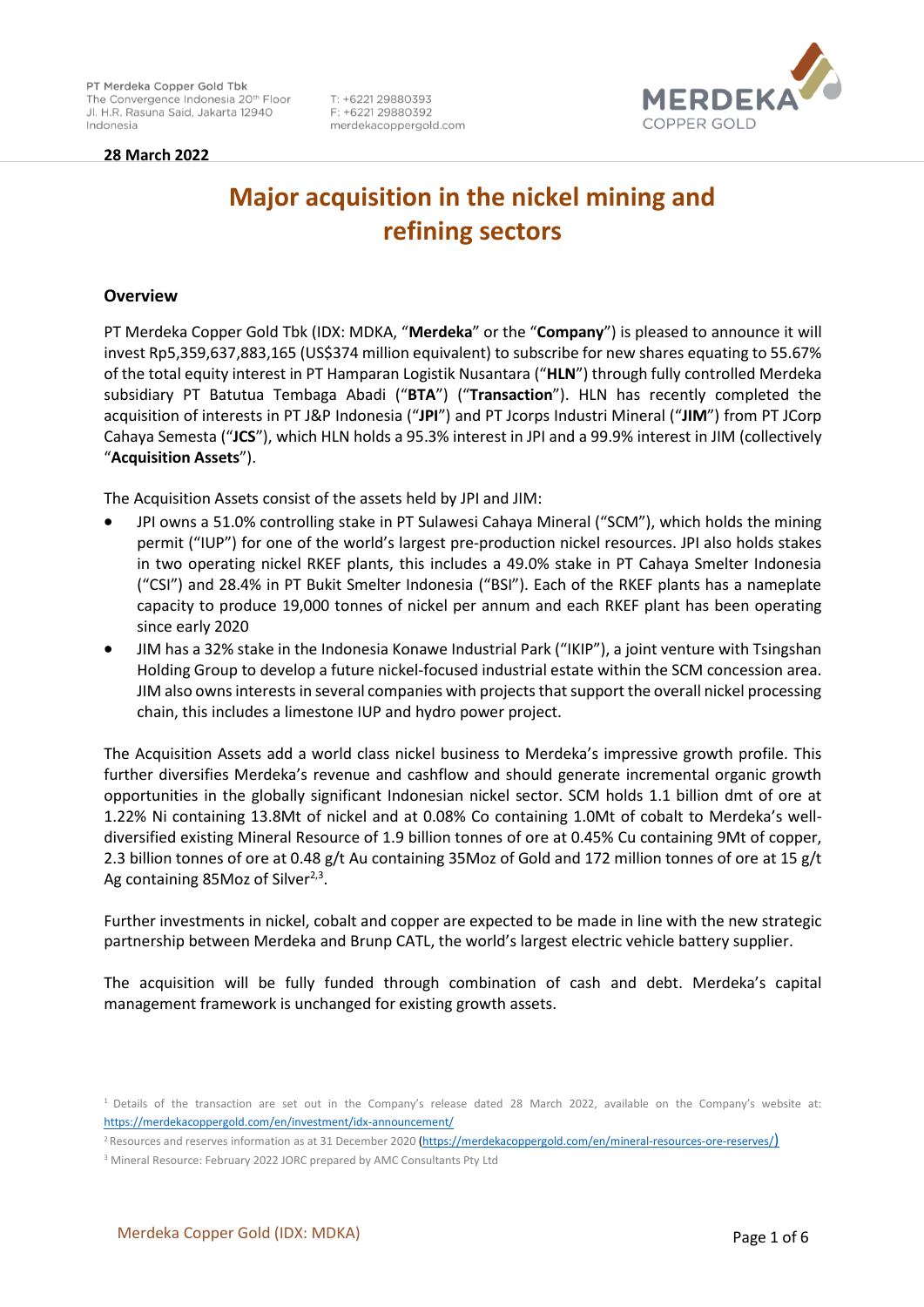

Merdeka Vice President Director and CEO Simon Milroy said "The acquisition of HLN marks a decisive move by Merdeka into the battery metals sector, which is complemented by our existing copper, gold and acid projects. The SCM deposit is one of the world's largest pre-production nickel-cobalt deposits containing resources of 1.1 billion dmt of Ni-Co laterite ores, at 1.22% Ni containing 13.8Mt nickel and at 0.08% Co containing 1.0Mt cobalt.

The RKEF smelters, held through BSI and CSI, generate positive cashflow from day one through nickel pig iron sales. Nickel ore sales from the SCM mine to both RKEF and HPAL customers located within the Indonesian Morowali Industrial Park are planned to commence later this year.

This acquisition provides the base for continuing the growth of Merdeka's portfolio by adding further opportunities for investment in downstream processing to upgrade SCM's nickel ores at site to produce a variety of nickel and cobalt products which are in strong demand from the battery metals industry."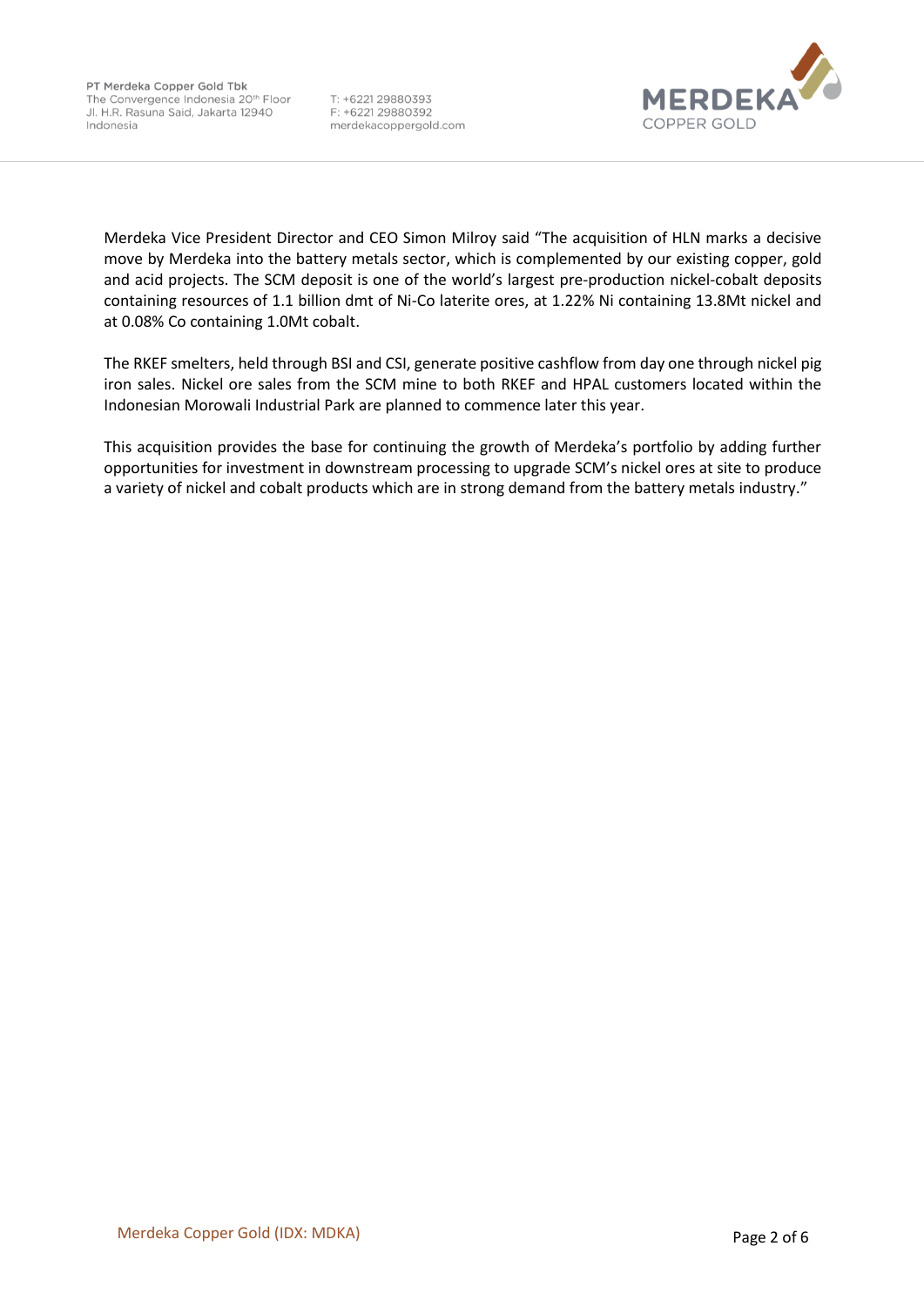

#### **Transaction Overview**

BTA has entered into a conditional share subscription agreement for a 55.67% equity interest in HLN to invest in the total amount of Rp5,359,637,883,165 (US\$374 million equivalent). The structure of HLN after the completion of the Transaction is as follows:



## **Acquisition Assets Overview**

The Acquisition Assets include the large SCM nickel mine project, the two BSI and CSI operating RKEF plants, the IKIP nickel industrial park joint venture and several other project companies that support the overall nickel processing chain. Key assets include:

- SCM Mine: 51.0% owned and operated. Current reserves<sup>4</sup> of 189 dmt of ore at 1.20% Ni containing 2.3Mt nickel and at 0.10% Co containing 0.2Mt cobalt. Within total resources<sup>3</sup> of 1.1 billion dmt of ore at 1.22% Ni containing 13.8Mt nickel and at 0.08% Co containing 1.0Mt cobalt.
- CSI: 49.0% owned RKEF smelter with a nameplate capacity of 19ktpa of nickel.
- BSI: 28.4% owned RKEF smelter with a nameplate capacity of 19ktpa of nickel.
- IKIP: 32.0% owned. Location studies completed with early planning underway for downstream nickel processing industrial park, including new nickel plants and RKEF processing plants

The SCM mine will supply nickel saprolite ore to RKEF plants producing nickel pig iron at the Indonesia Morowali Industrial Park ("**IMIP**"), including CSI and BSI smelters. The SCM mine will also supply nickel limonite ore to nickel high pressure acid leach plants at IMIP producing battery grade nickel precursors.

## **Further Information**

Further details regarding the Transaction and Acquisition Assets are set out in the Investor Presentation that has been lodged on the Merdeka website today [\(https://merdekacoppergold.com/download/mdka](https://merdekacoppergold.com/download/mdka-nickel-presentation-march-2022/)[nickel-presentation-march-2022/\)](https://merdekacoppergold.com/download/mdka-nickel-presentation-march-2022/).

<sup>3</sup> Mineral Resource: February 2022 JORC prepared by AMC Consultants Pty Ltd

<sup>4</sup> Ore Reserve: March 2020 JORC Technical Report of Ore Reserves Estimate of SCM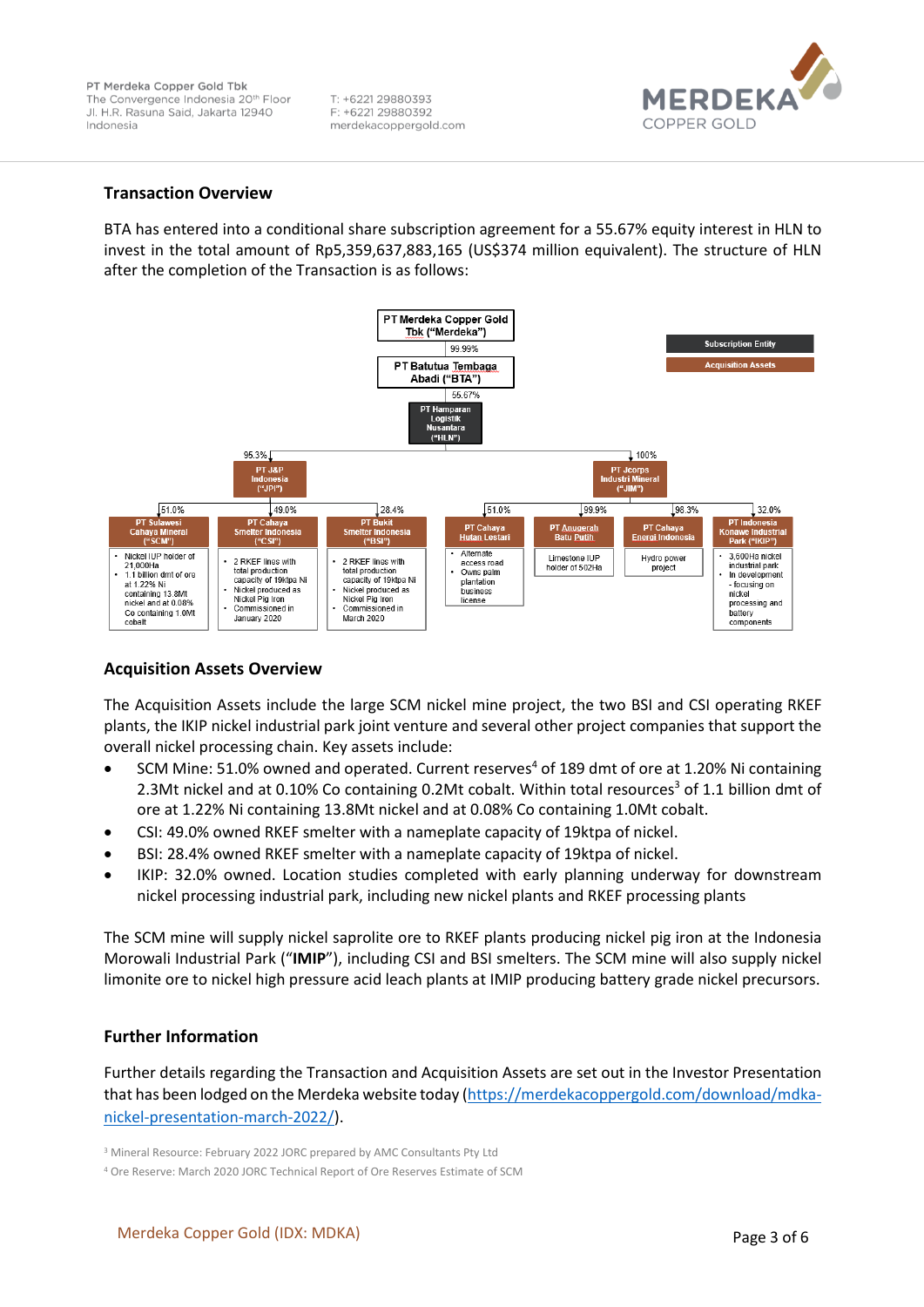PT Merdeka Copper Gold Tbk The Convergence Indonesia 20<sup>th</sup> Floor Jl. H.R. Rasuna Said, Jakarta 12940 Indonesia

T: +6221 29880393 F: +6221 29880392 merdekacoppergold.com



# **Disclaimer**

This announcement may or may not contain certain "forward-looking statements". All statements, other than statements of historical fact, which address activities, events, or developments that Merdeka believes, expects, or anticipates will or may occur in the future, are forward-looking statements. Forward-looking statements are often, but not always, identified by the use of words suchas "seek", "anticipate", "believe", "plan", "estimate", "targeting", "expect", and "intend" and statements that an event or result "may", "will", "can", "should", "could", or "might" occur or be achieved and other similar expressions. These forward-looking statements, including those with respect to permitting and development timetables, mineral grades, metallurgical recoveries, potential production reflect the current internal projections, expectations or beliefs of Merdeka based on information currently available to Merdeka. Statements in this document that are forward-looking and involve numerous risks and uncertainties that could cause actual results to differ materially fromexpected results are based on the Company's current beliefs and assumptions regarding a large number of factors affecting its business. Actual results may differ materially from expected results. There can be no assurance that (i) the Company has correctly measured or identified all of the factors affecting its business or the extent of their likely impact, (ii) the publicly available information with respect to these factors on which the Company's analysis is based is complete or accurate, (iii) the Company's analysis is correct or (iv) the Company's strategy, which is based in part on this analysis, will be successful. Merdeka expressly disclaims any obligation to update or revise any such forwardlooking statements.

# **No Representation, Warranty or Liability**

Whilst it is provided in good faith, no representation or warranty is made by Merdeka or any of its advisers, agents or employees as to the accuracy, completeness, currency or reasonableness of the information in this announcement or provided in connection with it, including the accuracy or attainability of any forward-looking statements set out in this announcement. Merdeka does not accept any responsibility to inform you of any matter arising or coming to Merdeka's' notice after thedate of this announcement which may affect any matter referred to inthis announcement. Any liabilityof Merdeka, its advisers, agents and employees to you or to any other person or entity arising out of this announcement including pursuant to common law, the Corporations Act 2001 and the Trade Practices Act 1974 or any other applicable law is, to the maximum extent permitted by law, expressly disclaimed and excluded.

# **Distribution Restrictions**

The distribution of this announcement may be restricted by law in certain jurisdictions. Recipients andany other persons who come into possession of this announcement must inform themselves about and observe any such restrictions.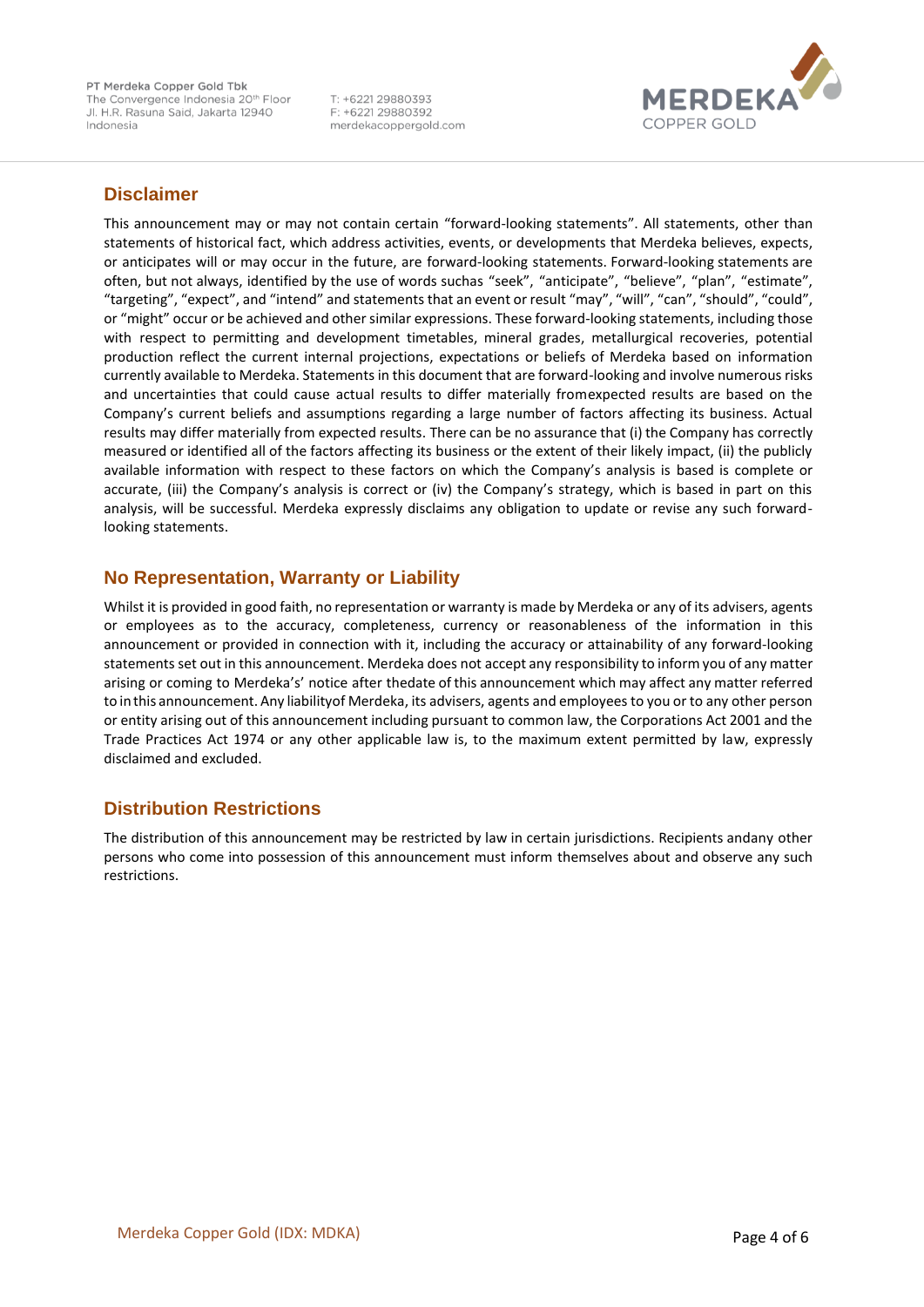

# **Competent Person's Statement**

#### **SCM Nickel Mine**

The information in this report that relates to Mineral Resources is based on information compiled by Mr. Mick Elias and Mr. Dmitry Pertel. Mr. Elias is a part-time employee of CSA Global Pty Ltd and Mr. Pertel is a full-time employee of AMC. Mr. Elias is a Fellow of the Australian Institute of Mining and Metallurgy, and a CPI (Competent Person Indonesia; CPI-182; Nikel PHE-ESM) of IAGI (Indonesian Association of Geologists); Mr. Pertel is a Member of the Australian Institute of Geoscientists. Both have sufficient experience relevant to the style of mineralisation and type of deposit under consideration and to the activity which they are undertaking to qualify as Competent Persons as defined in the 2012 Edition of the Australasian Code for the Reporting of Exploration Results, Mineral Resources and Ore Reserves (JORC Code). Subject to review and modification (as required) of any relevant public reports prior to release, Mr. Elias and Mr. Pertel will provide Competent Person consents for disclosure of information from this report if it adequately matches the form and context in which it appears in this report.

#### **Merdeka**

The information in this report which relates to Exploration Activities and Exploration Results is based on, and fairly represents, information compiled by Mr Zach Casley, BSc (Hons). Mr Casley is full-time employee of PT Merdeka Copper Gold Tbk. Mr Casley is a certified Competent Person Indonesia (#CPI-199), a Member of the Indonesian Geologists Association (ID: 7083B), a Member of a Masyarakat Geologi Ekonomi Indonesia (ID: B-1173), a Fellow of the Australian Institute of Mining and Metallurgy (ID: 112745), and a Member of the Australian Institute of Geoscientists (ID: 1451). Mr Casley has sufficient experience relevant to the style of mineralisation and type of deposit under consideration and to the activity being undertaken to qualify as a Competent Person as defined in the 2017 Kode KCMI for Reporting of Exploration Results, Mineral Resources and Mineral Reserves, and the 2012 Edition of the "Australasian Code for Reporting of Exploration Results, Mineral Resources and Ore Reserves". Mr Casley consents to the inclusion in the report of the matters based on this information in the form and context in which it appears.